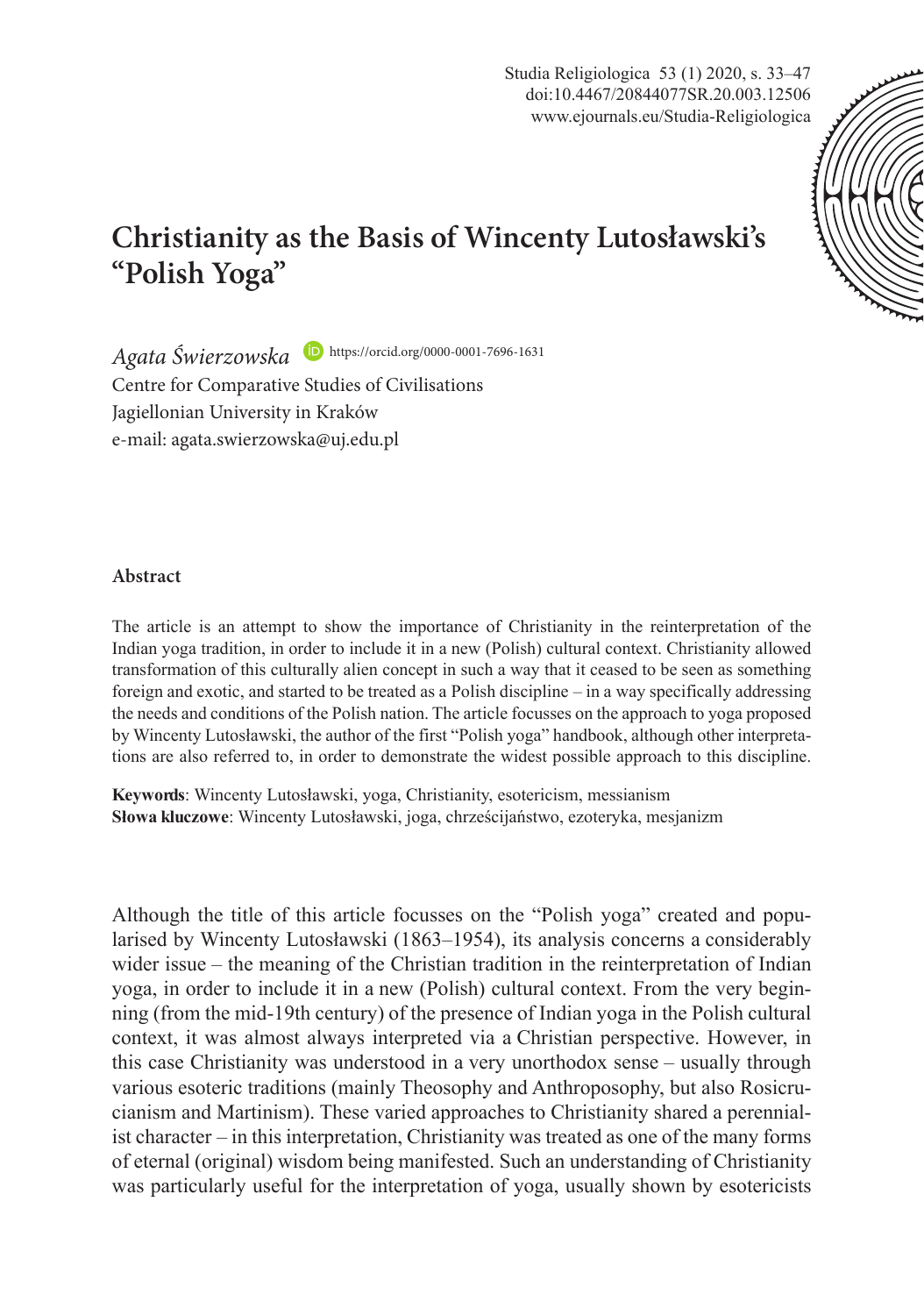as a spiritual path originating in India – a land more mythical than real, which was supposed to be the fount or treasury of this eternal wisdom, bringing emancipation and a new order.

Christianity became one of the main pillars of the domestication<sup>1</sup> of yoga in Poland. The term "domestication" is understood as a type of translation which is more directed towards a specific culture to which it is being introduced, rather than towards keeping its original, unchanged meaning and integrity. Yoga, as the new element, through the process of domestication, not only began to be expressed in a new language, but its key ideas and concepts also began to be redefined, as they were agreed upon in a new cultural context. Due to these changes – and this is the essential issue – yoga could and did become, a realistic option, one that could be accepted, adopted and become part of the everyday life of a Polish person, without them abandoning their Christian tradition or Polish identity. The domestication process of yoga in Poland took place very smoothly, in my opinion, because the idea had already been subject to reinterpretation – mainly through Theosophy,<sup>2</sup> thanks to which it became even more open to the subsequent changes. Following Arjun Appadurai,<sup>3</sup> we can state that yoga, in this new version, became a "soft cultural form," which allows for a "relatively easy separation of embodied performance from meaning and value, and relatively successful transformation at each level," and thanks to this, could easily experience "indigenisation." This process can be seen very clearly in the Polish vision of yoga, based on Christianity. When removed from its original cultural contexts, via Theosophical interpretations, and by placing it into a Christian framework, as well as into Polish historical and cultural conditions, yoga gained a new meaning and new functions, which Polish esotericists expressed via their narratives on the fall and rebirth of Poland, and through this, of all mankind.

The Christianisation of yoga allowed Polish esotericists interested in this spiritual path to achieve several aims. Most importantly, it allowed them to show various paths of yoga as "their own," that is, in accordance with the Christian norms and values which were also recognised as being Polish. It even allowed for their propagation, showing their deeper meaning, and what is particularly significant, putting them into everyday practice. Thus, Jan Starża-Dzierżbicki (1883–1939), one of the most respected astrologers of the inter-war period, who was also an admirer of Ramakrishna Paramahamsa (1836–1886),<sup>4</sup> emphasised that concentration was the key to the prac-

<sup>1</sup> In a loose way this refers to the category of "domestication" (as opposed to "exoticisation") as a translation strategy, which consists of various techniques aiming at bringing the reader closer to the translated (foreign) text, in order for the reader to understand the text in a similar way to the reader of the original. This often involves losing some of the closeness to the original text. Cf. L. Venuti, *The Translator's Invisibility – A History of Translation,* London 1995.

<sup>2</sup> In Poland, yoga started to spread in the last decade of the 19th century. It arrived with an entire complex of Theosophical ideas. For further details refer to A. Świerzowska *Joga w Polsce od końca XIX wieku do 1939 roku: konteksty ezoteryczne i interpretacje*, Kraków 2019.

<sup>3</sup> A. Appadurai, *Modernity at Large. Cultural Dimensions of Globalization*, Minneapolis, London 2005, p. 90.

<sup>4</sup> Within the Polish esoteric milieu Ramakrishna was seen as a perfect, archetypal yogi. For further details refer to A. Świerzowska, *Ramakrishna – radźajogin i mesjasz. Obraz bengalskiego mistyka w polskiej literaturze ezoterycznej okresu międzywojennego*, [in:] I. Trzcińska, A. Świerzowska (ed.),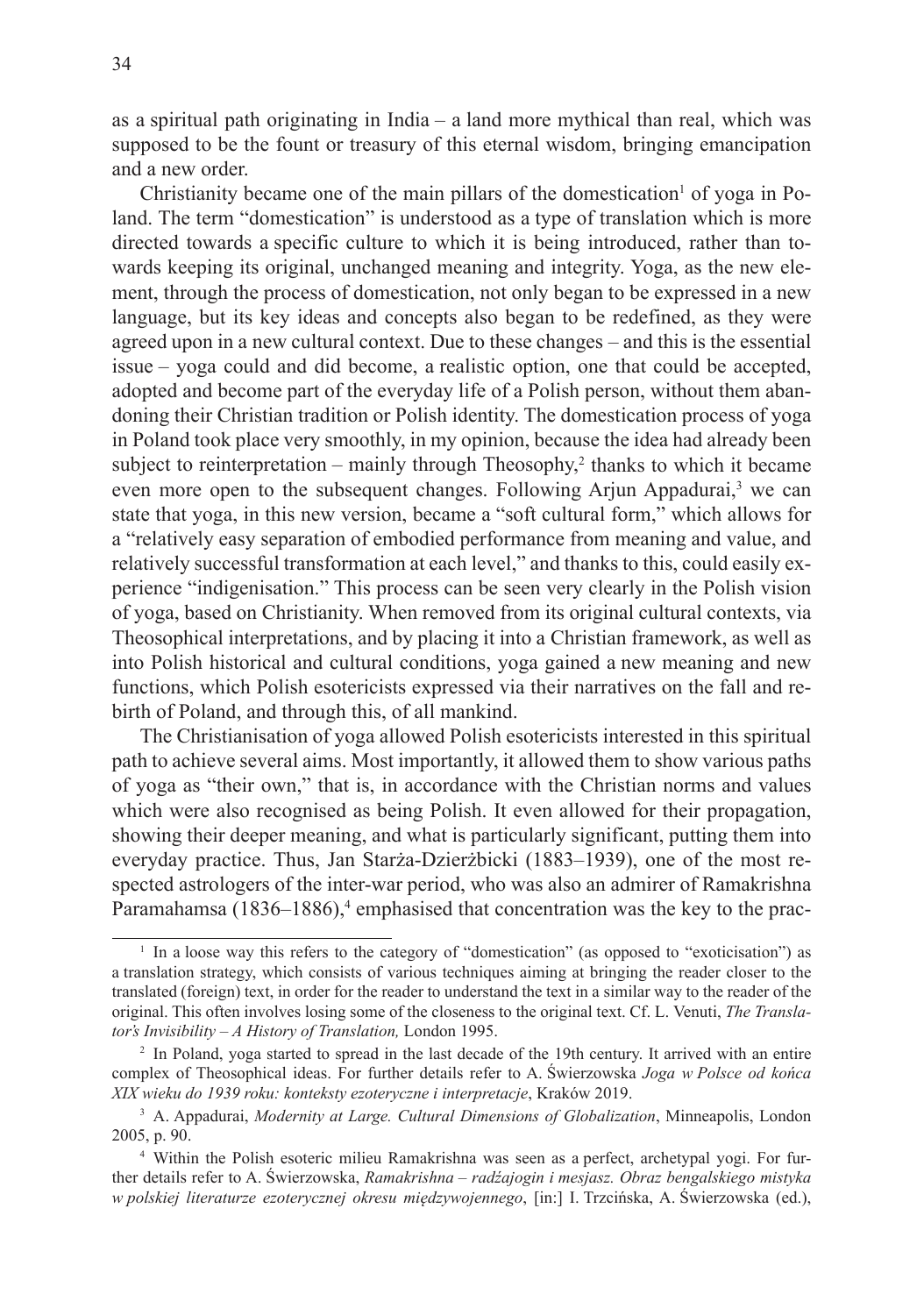tice of yoga as taught by the Bengali mystic. The aim of yoga, as taught by Paramahamsa, was the search for the unity of the human soul with that of God, or becoming closer to God via each person's true path. Starża-Dzierżbicki<sup>s</sup> referred to the following words of the mystic, in order to summarise the essence of yoga: "Each person should follow their own religion: the Christian should follow Christianity, the Mahometan should follow Islam, etc. For Indians the path of the Aryan rishis is the best."<sup>6</sup> From this, Starża-Dzierżbicki developed the belief that in their essence, the efforts of true yogis run in the same direction as those who see the Gospels as being the "best handbook of fundamental yoga,"<sup>7</sup> and Ramakrishna himself, whom the astrologer, alongside the Bengali's biographers, placed on a level with Christ, and perceived him as the Messiah, was to be the best proof of this. The direction of these efforts – those of the yogis and those who took the path shown by the Gospels – was described thus by the biblical words "The kingdom of God is within you."<sup>8</sup> Another esoteric of the inter-war years, a doctor from Lviv, Eugeniusz Polończyk (1863–1932), stated that yoga is not, as commonly believed, a system of exercises, but rather an ancient knowledge which could change the fate of mankind. Looking at reality in the light of this knowledge, and acting in accordance with it, was to be the "practice" of yoga. Polończyk described this light and its three rays in a significant way – that of the Father, Son and Holy Spirit,<sup>9</sup> which clearly shows the intentions of this esotericist. He also directly stated that "The Gospel is the true yoga."<sup>10</sup> Józef Chobot (1875–1942), a publisher of esoteric magazines and social activist, believed that the path which can bring perfection to Europe, and to the whole Western world, is that of karma yoga. In his opinion, this path was the most natural for the inhabitants of this part of the world, as it is the same as the teachings of Christ. Chobot underlined that pursuing the "path of thorns" shown by Jesus, that of work, responsibility and love, is also the realisation of the ideals of karma yoga. Both paths – those of Christianity and karma yoga – came from one and the same source – the belief that man in his nature is a god, and has the power to create his very self. Chobot wrote:

The path of this hardship and work was considered and described by the philosophy of the East and was named karma yoga. And in this field the philosophy of the East and of the West, Christianity and Buddhism, come together, because as both of these worlds proclaim – we are both Gods and the creators of our very selves!<sup>11</sup>

*Wyobraźnia w kulturze. Duchowość, sztuka, literatura*, "Idee i Myśliciele" vol. 22, Kraków 2017, pp. 131–154.

<sup>5</sup> J. Starża-Dzierżbicki, *Radża jogi Ramakriszna: z dziejów buddyzmu i okultyzmu indyjskiego*, Warszawa 1923, p. 112.

<sup>6</sup> All translations from Polish – A.Ś.

<sup>7</sup> *Ibidem*, p. 15.

<sup>8</sup> Cf. Lk. 17, 20–21; "[…] the Kingdom of God is within you."

<sup>9</sup> E. Polończyk, *Czem jest Yoga?,* Lwów 1921, p. 4.

<sup>10</sup> E. Polończyk, *Prawda o yodze i naukach tajemnych*, Warszawa 1932, p. 7.

<sup>11</sup> J. Chobot, *Słowo od wydawcy*, [in:] Swami Wiwekananda, *Karma-Joga. Filozofja pracy i obowiązku*, trans. K. Chobot, Katowice 1923, p. 5.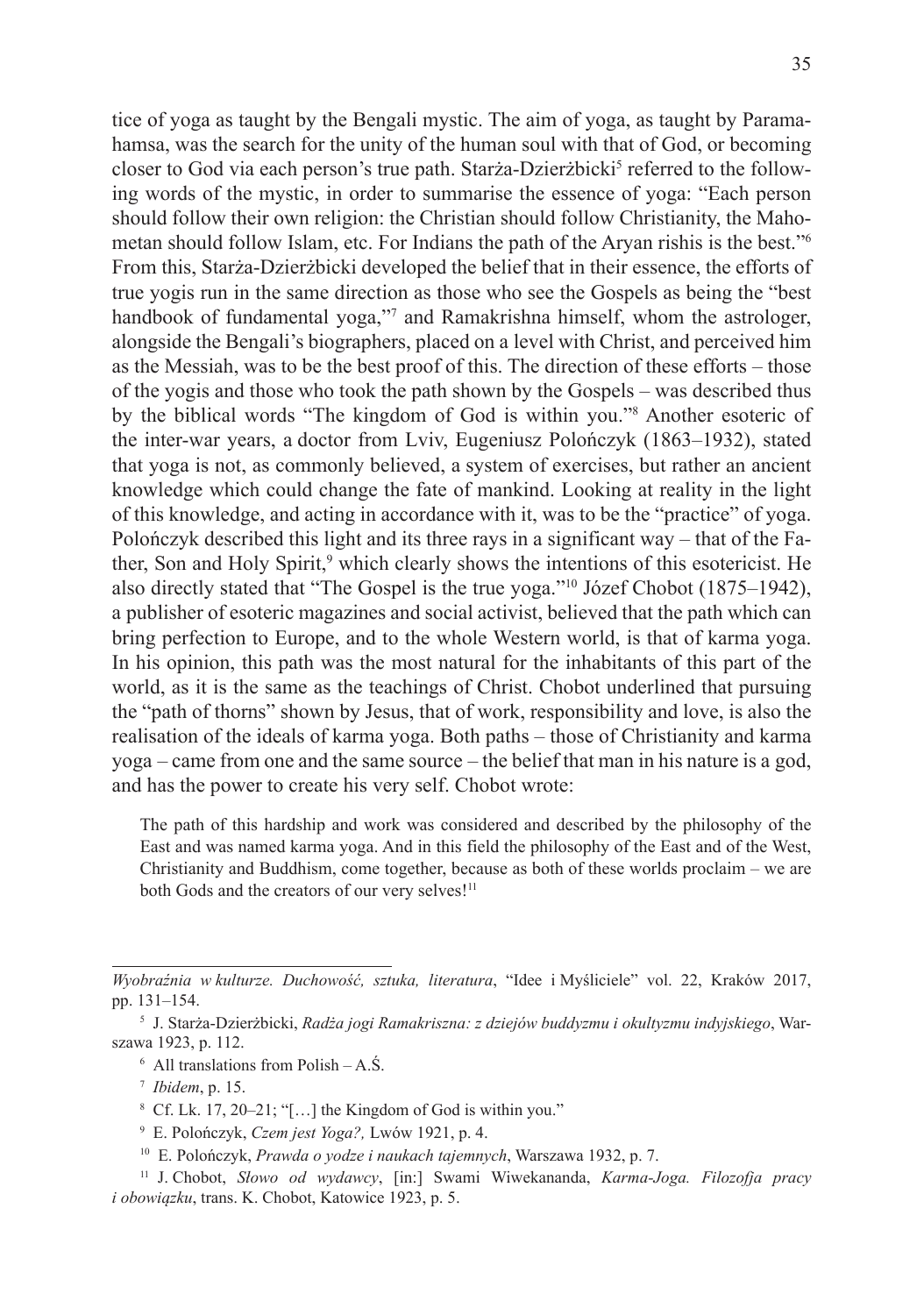Finally, the Polish esotericists became convinced that Christianity is the yoga of the West. This was the opinion of Kazimierz Chodkiewicz (1892–1980), a Theosophist and follower of parapsychology, who emphasised that a full understanding of the yoga of the West contains

the simple Christian catechism, a collection of suitably selected, clearly presented and sublime moral teachings. It is the system of bhakti and karma yoga, and if one lives by these teachings every day, it will lead us into spiritual worlds, and directs us within them as safely as the yogis of the East lead their followers on the Holy Path.<sup>12</sup>

Such a yoga was acceptable to a person of the West, and as Chodkiewicz mentioned, it was also a safe discipline. This last issue should be paid attention to, as in esoteric circles a lively discussion was underway on the topic of whether yoga is the correct path – a safe and beneficial one – for the people of the Western world. This problem significantly goes beyond the framework of the present article, but we can notice that the esotericists' discussion revolved around the supposed dangers of practicing hatha yoga, and the benefits of practicing raja yoga, $^{13}$  karma yoga or bhakti yoga. On every occasion, however, it was emphasised that the foundation of the practice of yoga should be Christianity. This was to guarantee the safety of a Westerner embarking on the path of yoga.

Using Christianity as the basis for interpreting yoga created another possibility: incorporating Indian tradition into Western cultural reality. However, as pointed out by the Theosophist Jadwiga Marcinowska (1872–1943), this could only take place at the moment when Christianity brought a breath of new life to lifeless Indian thought. In Marcinowska's opinion, without such a connection, the spiritual and philosophical traditions of India were under threat of dying out. The cause of this situation was assumed to be the extremely individualistic nature of yoga and the entire Indian philosophy. Although it had been successful in India, giving its inhabitants hope of finding within themselves "an eternal and holy message," at the same time this quality had become the cause of its ossification, and had often led to much degeneration. It had also led to its "paralysis," and excluded "any factor of striving or movement," and had "annihilated the life impulse."<sup>14</sup> Marcinowska indicated that the next step in the development of Indian thought must be its socialisation, in other words, its loss of its individual character and its becoming open to broad social perspectives. She believed that this could only come about on a Christian basis. Only such a connection could on the one hand guarantee the continuing evolution of Eastern thinking, and on the other create the possibility of connecting it to the spiritual traditions of the West. For this reason Marcinowska proposed creating a great religious-philosophical synthesis, which would connect the values and spiritual practices developed in India with the Christian tradition.

<sup>12</sup> K. Chodkiewicz, *Pierwsze kroki w nowoczesnej jodze*, Poznań*,* p. 10–11.

<sup>13</sup> Cf., for example A. Świerzowska, *Dlaczego Józef Świtkowski deprecjonuje hatha jogę? Obraz hatha jogi i jego źródła w poglądach polskiego jogina-ezoteryka*, [in:] *Studia ezoteryczne. Wątki polskie*, I. Trzcińska, A. Świerzowska, K.M. Hess (ed.), Kraków 2015, pp. 150–165.

<sup>14</sup> J. Marcinowska, *Wartości twórcze religijnej myśli polskiej: filozofja indyjska, chrześcijaństwo, Polska, Hoene-Wroński, Słowacki, Mickiewicz, Trentowski, Cieszkowski, Krasiński, Libelt*, Warszawa 1922, pp. 92–93.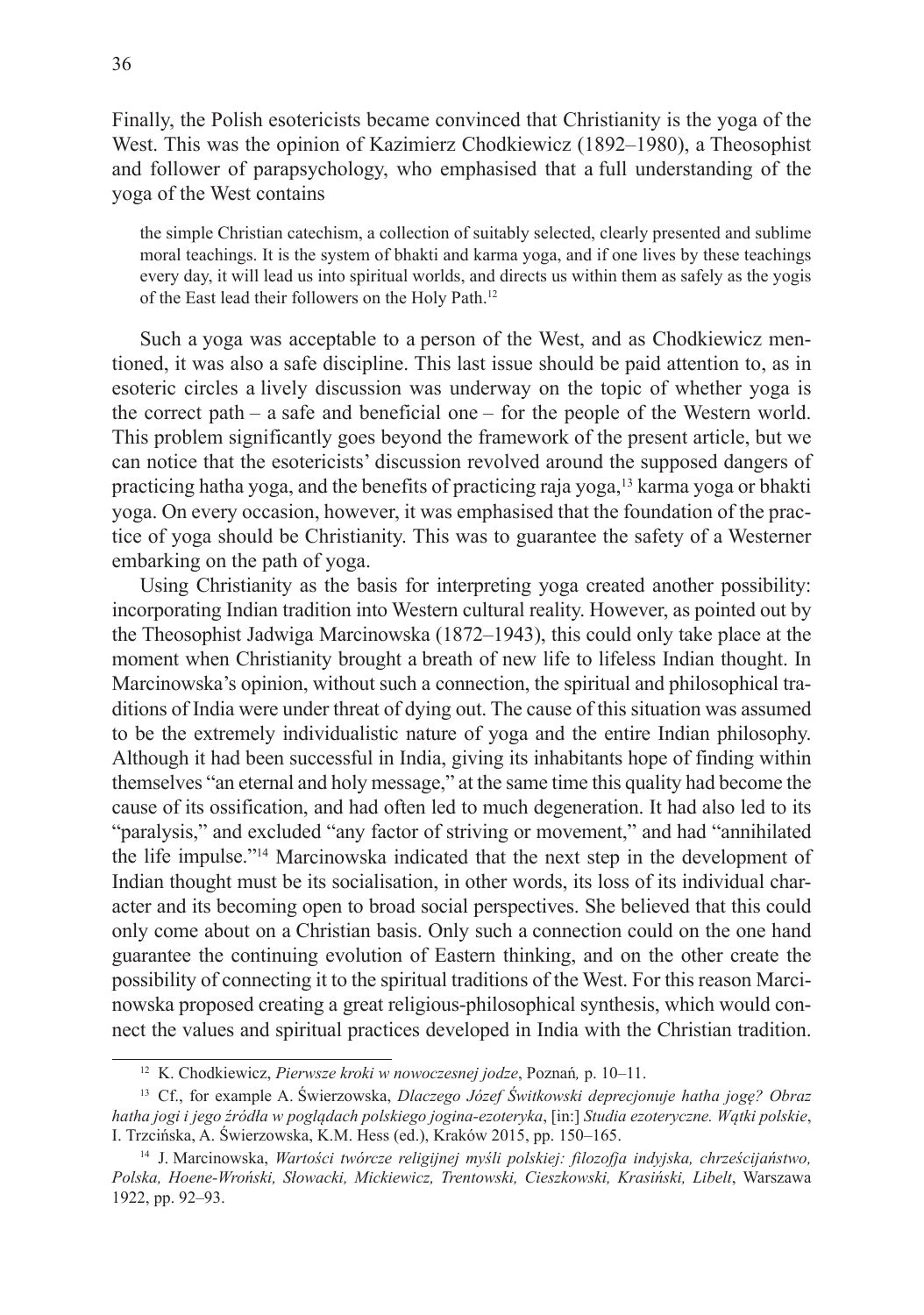Regarding the last of the aims of the Polish esotericists, Christianity with its concept of the fall of man, the saviour and salvation, allowed for the connection of the idea of yoga to the Polish historical, patriotic and national narrative, an important element of which was Messianic philosophy. Within this context, thanks to the overinterpretation of yoga through the perspective of Christianity, this path could become a strategy of renewal (moral, spiritual, physical) for every Pole, and for the entire Polish nation. Messianic-revival themes regularly accompanied Polish visions of yoga of the interwar period, and they were often intertwined with historical motifs (in particular the partition of Poland, the nationalist independence uprisings, regaining independence);<sup>15</sup> they were also linked to contemporary political events which had an influence on the history of the country, such as the Paris Peace Conference (1919–1920) and the Treaty of Riga (1921). As an illustration, let us take one more look at Chobot's views on karma yoga. The esotericist believed this path to be not only effective, but also universal, as it could be pursued by anyone. Each person could, and in fact should, undertake such a task. Its aim was to be personal development, but understood in a specific way: "personal freedom – that of our inner 'Self,'" but only in order to "create a living type and example of a renewed, reborn and spiritual person, so that we can truly become a Nation – a Servant of God, Executors and Constructors of God's Kingdom on Earth." According to Chobot, in this way, by undertaking selfless works and by carrying out one's duties, a person fulfils three aims: repaying their debt to God and their brethren, cleansing themselves of selfishness and lust, and forming final union with God, in other words discovering their own Self. Józef Chobot called this entire process the "Way of the Cross," "Golgotha," and "a crucifixion, journey to hell and then a resurrection," which each person must go through alone.16 Although in this quoted passage Chobot does not draw the analogy to the Passion any further, taking into consideration his other statements, it can surely be interpreted as a belief commonly held by Polish esotericists that Poland's rebirth would only be possible as the result of its earlier, complete disintegration (usually understood as the partitions). Polończyk also placed yoga within the context of Poland's historical mission. The esotericist firmly believed that implementing yoga into the practices of everyday life would bring about a complete transformation of a person. According to Polończyk's vision, such a yogi would be "the realization of the figure of 'the eternal man' of Adam Mickiewicz, but not a figure collapsing under the weight of troubles and experiences, but one already strong, conscious, fighting death and suffering."<sup>17</sup> The skills achieved thanks to this transformation would be used not

<sup>&</sup>lt;sup>15</sup> Poland disappeared from the map of Europe for over one hundred years, as a result of three partitions (1772, 1793, 1795). The territory of Poland was divided between the Habsburg Monarchy of Austria, the Russian Empire and the Kingdom of Prussia. Poland regained its independence after the First World War, in 1918.

<sup>16</sup> J. Chobot, *op. cit.*, p. 6.

<sup>17</sup> E. Polończyk, *Czem jest Yoga*?…, *op. cit.*, p. 10. This is a clear reference to the drama *Dziady* (*Forefathers' Eve*) by Adam Mickiewicz (1798–1885) recognised as one of the Polish Bards, and one of the most important propagators of Polish messianic philosophy. Here Polończyk recalls Gustaw- -Konrad, the main character of *Dziady*. He is a romantic lover transformed into a hero prepared to struggle for the freedom of his nation, even if it means sacrificing his own life.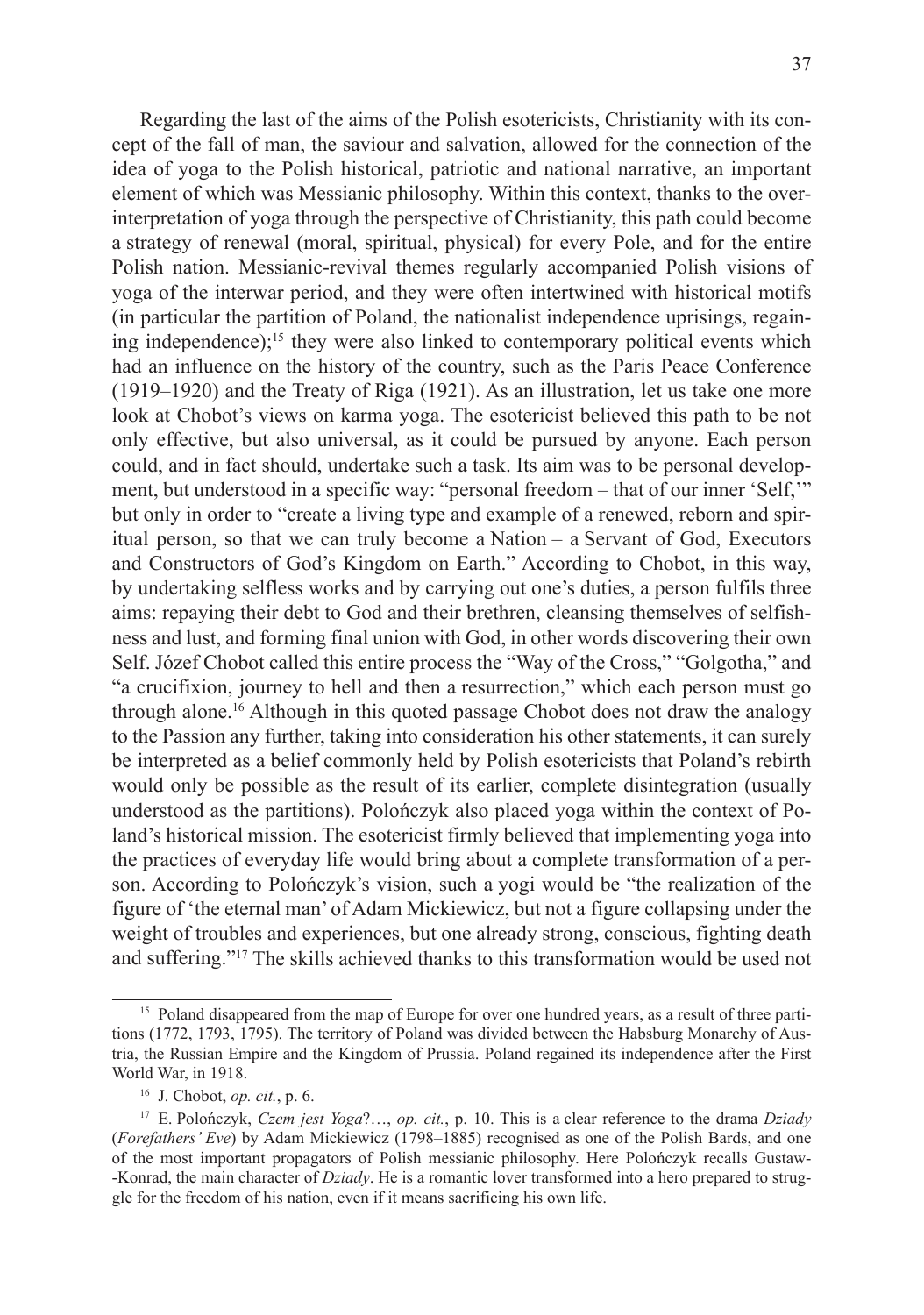for a person's own aims, but for the good of others. This would realise the main goal of yoga, which is to "raise people who desire to create joy for millions and to suffer for millions."18 Finally, the practice of yoga was to lead to the transformation of all mankind, and "begin the age of the Spirit of Truth, which all mankind will develop in itself, and which will 'liberate it.'"<sup>19</sup>

The three aforementioned possible interpretations arising from using Christianity as the basis for understanding yoga were used by almost all Polish esotericists writing about this spiritual discipline. However, they did so while leaving yoga in the realm of ideas. Yoga was described, it was indicated how it could be understood and what advantages its practice could bring – in other words its potential was noticed, but it remained unused. It is worth noticing that all of the figures mentioned above, and also many others writing about this spiritual discipline, treated it as something "external," rather than something "of their own." None of those esotericists wrote about practicing yoga or experiencing it; it was only a certain vision, an imagined construct, suspended in a hereto unspecified time-space. A yoga overinterpreted in the Christian spirit finally moved from the sphere of ideas, imaginings and narration into the sphere of practice – and hence underwent full domestication – thanks to Lutosławski.20 This philosopher, an expert on Plato, the creator of the Polish national philosophy and also a tireless social activist, developed a full system of yoga based on his own experience. It had fully developed theoretical and practical parts $21$ and Lutosławski tried to popularise it in 1909 by publishing a textbook entitled *Rozwój potęgi woli przez psychofizyczne ćwiczenia. Według dawnych aryjskich tradycji oraz własnych swoich doświadczeń podaje do użytku rodaków Wincenty Lutosławski*  (*"*The Development of the Power of Will Through the Psychophysical Exercises According to the Ancient Aryan Traditions and His Own Experiences Given for the Use of His Compatriots")<sup>22</sup> and also teaching this practice to the members of the Religious and Patriotic Association "Eleusis," which he had founded. Lutosławski's vision contained all of the aforementioned themes and motifs, and it can be seen as the pinnacle of the solely theoretical interpretations of yoga before that time.

Lutosławski called the method of practice which he had created simply "Polish yoga" and treated it as different from Indian yoga. Indian yoga was assumed to

<sup>&</sup>lt;sup>18</sup> *Ibidem*, p. 3. Essentially, he would therefore have to have a godly power. This is another clear reference to the aforementioned *Dziady* and to one particular part of this drama, "Wielka Improwizacja" ("Great Improvisation"), during which Konrad demands from God a strength which would allow him to bring happiness to every person and to the entire nation. Here we see the vision of the Polish nation as the Messiah among nations, who will sacrifice himself in order to liberate others. Cf. also ft. 40.

<sup>19</sup> *Ibidem*, p.13.

<sup>&</sup>lt;sup>20</sup> The second person to popularise yoga, rather later than Lutosławski, was the parapsychologist Józef Świtkowski (1876–1942). In 1923 he published the textbook *Radźa Joga Nowoczesna. Wstęp w Światy nadzmysłowe* (*Modern Raja Yoga. How to Enter the Higher Worlds*). His vision of yoga is also a Christian one, although this is because Świtkowski's interpretation of yoga remains fully dependent on the Anthroposophy of Rudolf Steiner (1861–1925).

<sup>21</sup> Cf., e.g.: A. Świerzowska, *Esoteric Influences in Wincenty Lutosławski's Programme of National Improvement. Prolegomena,* "The Polish Journal of the Arts and Culture" 2015, no 13 (1), pp. 147–173.

<sup>22</sup> W. Lutosławski, *Rozwój potęgi woli przez psychofizyczne ćwiczenia. Według dawnych aryjskich tradycji oraz własnych swoich doświadczeń podaje do użytku rodaków,* Warszawa–Kraków 1909.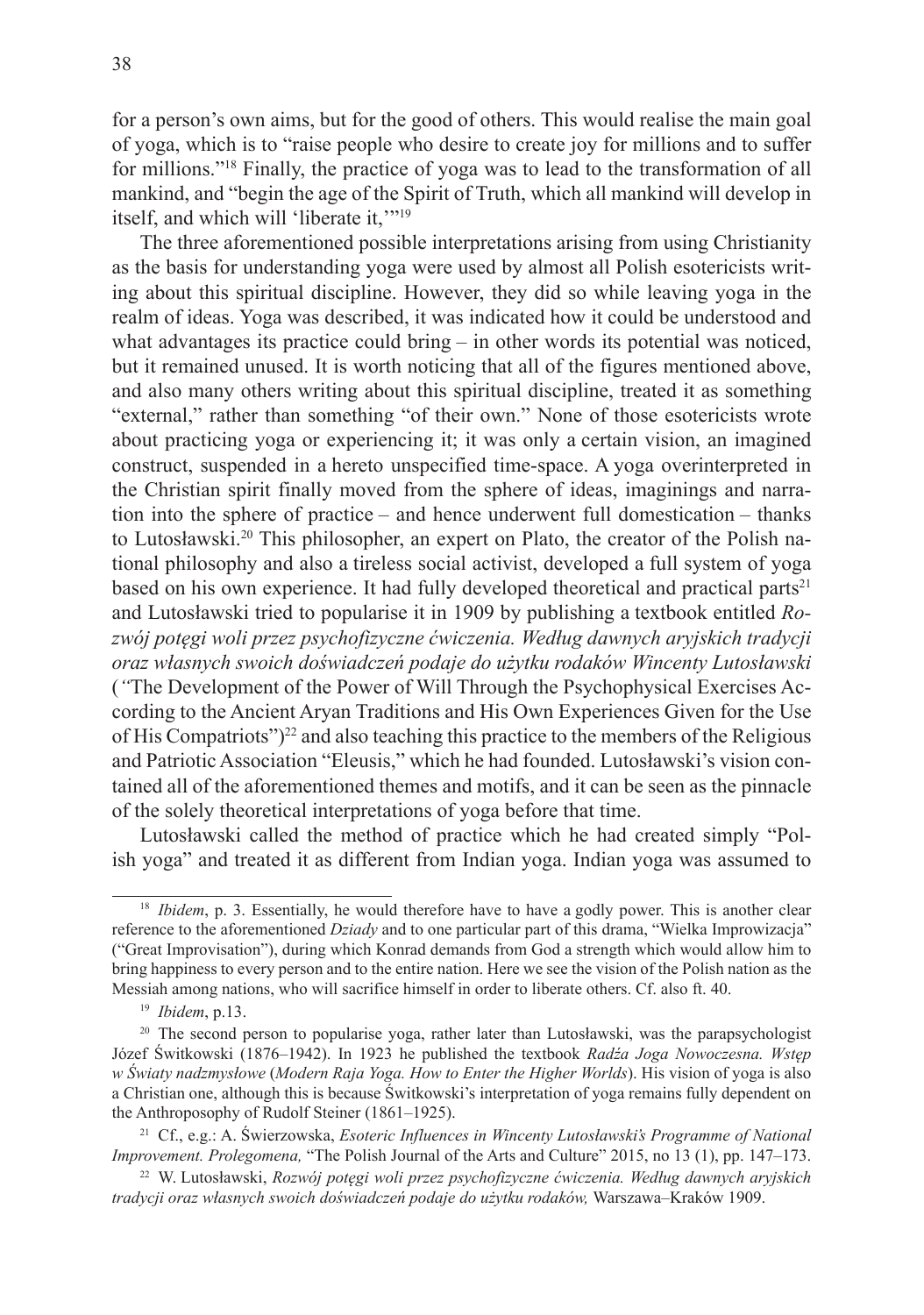have arisen "thanks to the relative stability of the physical conditions on the southern slope of the Himalaya mountains," and its task was "to transform individuals and to provide them with untroubled peace, and therefore, an immunity to any atmospheric changes." However, Lutosławski strongly emphasised that Poles needed a different type of yoga. This is precisely what he wanted to develop and perfect in "psychophysical workshops of a new type." According to Lutosławski, this yoga had to be different from Indian yoga, for the reason that "we [Poles  $-A.\dot{S}$ .] are embodied spirits and must act not only on bodies through our spirit, but also protect our body from physical influences which hamper our spiritual journey."23 The yoga as described in *Rozwój potęgi woli przez psychofizyczne ćwiczenia…* was to be such a "Polish yoga" which could be practiced safely and effectively by Poles. And emerging from that, in Lutosławski's opinion – as will be further explained here – in essence this yoga was to be suitable and useful only for the Polish people.

The vision of Lutosławski's yoga – as far as its inspirations or structure are concerned – is complex, and as I have indicated above, has been analysed in other articles. In this part of the paper I will focus solely on the meaning and role of Christianity in the interpretation of the yoga created by the Polish philosopher. In essence – and Lutosławski pointed to this himself – it was precisely Christianity that was the foundation of the new interpretation of this fragment of Indian tradition, and this caused yoga to come to be useful for the Polish nation. Even in the introduction to *Rozwój potęgi woli przez psychofizyczne ćwiczenia…* Lutosławski emphasised that he decided to write his own textbook of yoga (rather than translate one already on the market), partly because many of the popular books on the subject had been prepared by people who were against, or even virulently against, Christianity, and who wanted to replace it with an "ancient Aryan religion."<sup>24</sup>

For the sake of clarity, however, it should be noted that Lutosławski – like all the esotericists mentioned above – knew the tradition of yoga, which had already been included in the context of Western esotericism. For Lutosławski, the main sources of information about yoga were Swami Vivekananda's *Raja yoga* (1896) and Yogi Ramacharaka's *Hatha Yoga. Or the Yogi Philosophy of Physical Wellbeing* (1904) and *Science of Breath. A Complete Manual of the Oriental Breathing Philosophy*   $(1905)$ ,<sup>25</sup> so the works that have permanently set the direction of esoteric interpretations of yoga, mainly in the spirit of Theosophy, the New Thought Movement and Harmonialism, which interpenetrate one another. The question of how Lutosławski

<sup>23</sup> W. Lutosławski, *Ludzkość odrodzona*. *Wizje przyszłości*, Kraków 1910, p. 248–249.

<sup>24</sup> W. Lutosławski, *Rozwój potęgi woli przez psychofizyczne ćwiczenia…*, *op. cit.*, p. 5

<sup>25</sup> Lutosławski greatly valued both authors, especially Ramacharaka, for his practical tips. The knowledge that the latter was not a yogi apparently did not bother him. He learned about this from Vivekananda's pupil – Swami Abhedananda (1866–1939) with whom exchanged letters. Abhedananda informed him: "I have never met Ramacharaka, but I know that he is an Irish man Mr. Atkinson by nature. He is not a yogi. His books will not help you much" (Unpublished letter of Swami Abhedananda to Wincenty Lutosławski, October 16, 1905; Archiwum Nauki PAN i PAU w Krakowie, korespondencja W. Lutosławskiego [Polish Academy of Sciences (PAN) and Polish Academy of Arts and Sciences (PAU) in Kraków, W. Lutosławski's correspondence; further referred to as: W. Lutosławski's correspondence, AN PAN i PAU], K III-155).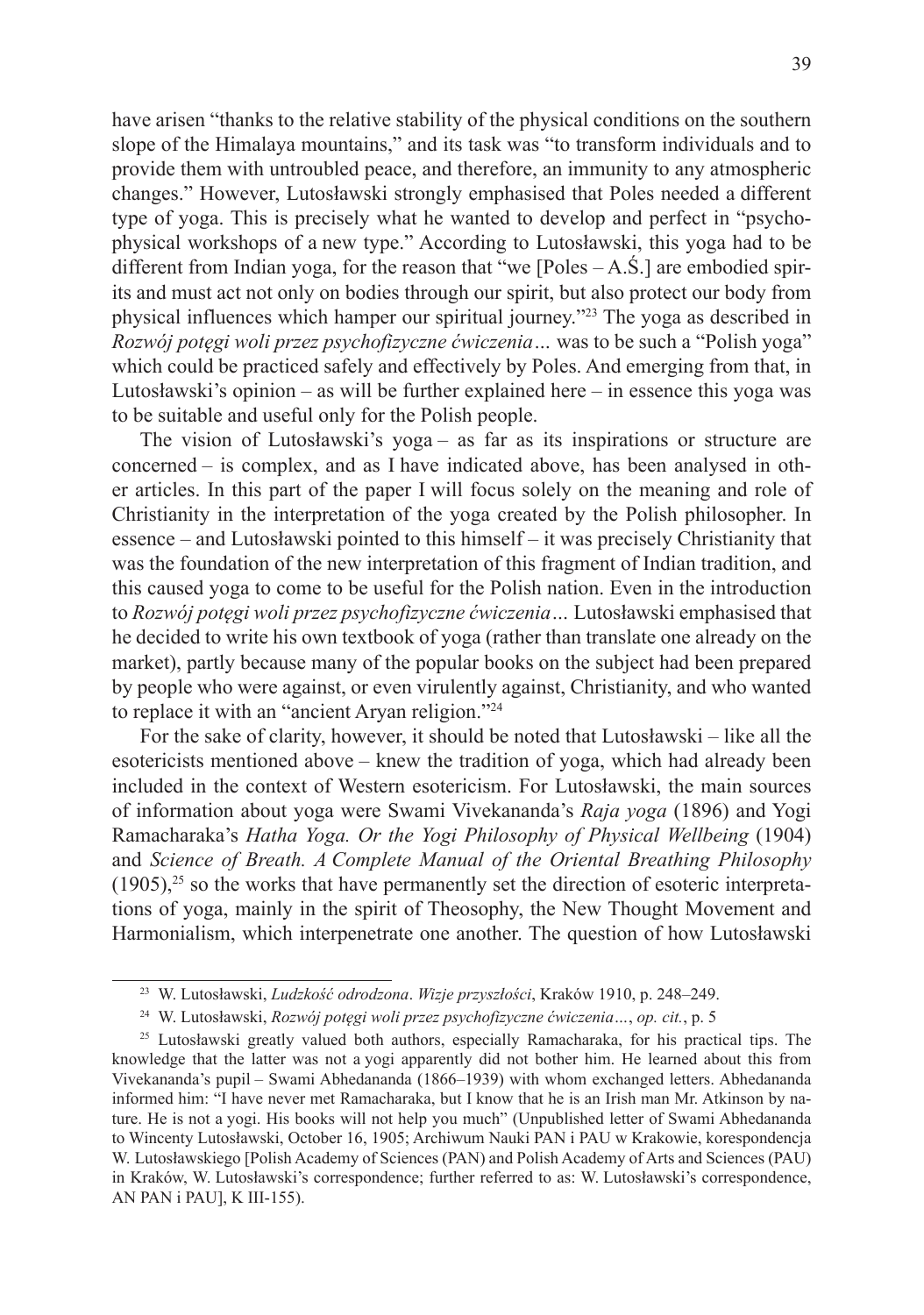approached Christianity, which he used as a way of adapting yoga to the needs of the (Catholic) Polish nation, remains somewhat more complex and requires separate analysis. On the one hand, Lutosławski – and this was extremely important to him – declared himself a "faithful son of the church." This attachment to the dogmas of the Catholic Church in their pure form can also be seen in *Rozwój potęgi woli przez psychofizyczne ćwiczenia…*, especially in the third edition of this book. On the other hand, the philosopher was convinced that it is possible to understand some Christian doctrinal truths in the light of other religions, or include their elements in Christian tradition (it applies primarily to reincarnation, in which Lutosławski not only deeply believed, but also held a conviction that his faith was in no way contrary to the Catholic doctrine).26 Hence, the Polish philosopher presents a clear bent towards esoteric, heterodox thinking about Christianity, as it was in the case of the above-mentioned Polish esotericists of that time. With a high degree of certainty, it can be assumed that in the period when *Rozwój potęgi woli przez psychofizyczne ćwiczenia…* was created, Lutosławski was more inclined towards this kind of percep-

tion of Christianity. In his interpretation of yoga, Lutosławski used Christianity in several ways. First and foremost, he showed that this tradition can be reconciled with the "heritage of our Aryan predecessors."27 In *Rozwój potęgi woli przez psychofizyczne ćwiczenia…*, he directly expressed a belief that yoga is the heritage of our forefathers, so it naturally belongs to the Slavic peoples, hence also to Poland, and it not only could but even should be adopted by every member of the Polish nation and treated as a work routine which can be applied in everyday life. In such an interpretation, yoga was not "foreign" but rather "ours," and therefore, it should become a part of Christianity. The philosopher noticed a certain difficulty when it came to forming a simple synthesis of the "Aryan spirit" with the "Semitic religion," so he emphasised that each of them should be applied in the "appropriate sphere."28 According to Lutosławski, the Semitic tradition showed the way to "acquire and apply mercy  $[of God – A.S.]$  with the help of humility,"<sup>29</sup> whereas the Aryan tradition (yoga) "teaches the development of one's own power, without any supernatural assistance."<sup>30</sup> The "Aryan spirit" should, therefore, be used in all situations where a person's independent action is needed.

<sup>30</sup> *Ibidem*.

<sup>26</sup> Lutosławski kept seeking confirmation that his belief in reincarnation did not conflict with the Catholic doctrine, as this conviction was and the object of criticism, and the philosopher was accused of abandoning the teachings of the Catholic Church. Lutosławski maintained, however, that these allegations were unfounded and claimed that he had consulted his views with Cardinal Desire Joseph Mercier (1851– 1926) who assured him that the way he understood metempsychosis was acceptable. Cf. W. Lutosławski, *Metafizyka*, Drozdowo 2004, p. 80, also unpublished correspondence of W. Lutosławski and Desire Joseph Mercier between 1906–1924, particularly a letter dated December 15, 1924; W. Lutosławski's correspondence, AN PAN i PAU, K III-155. See also J. Lutosławska, *Wspomnienie o moim Ojcu*, [in:] *Filozofia i mistyka Wincentego Lutosławskiego*, R. Zaborowski (ed.), Warszawa 2000, pp. 17–20 and W. Bartoń, *Czy Lutosławski był katolikiem*, "Tygodnik Powszechny" 1958, no. 2, p. 7, here also an attempt to answer the relatively frequently asked question of whether Lutosławski was a Catholic.

<sup>27</sup> W. Lutosławski, *Rozwój potęgi woli przez psychofizyczne ćwiczenia…*, *op. cit.*, p. 3.

<sup>28</sup> *Ibidem*.

<sup>29</sup> *Ibidem*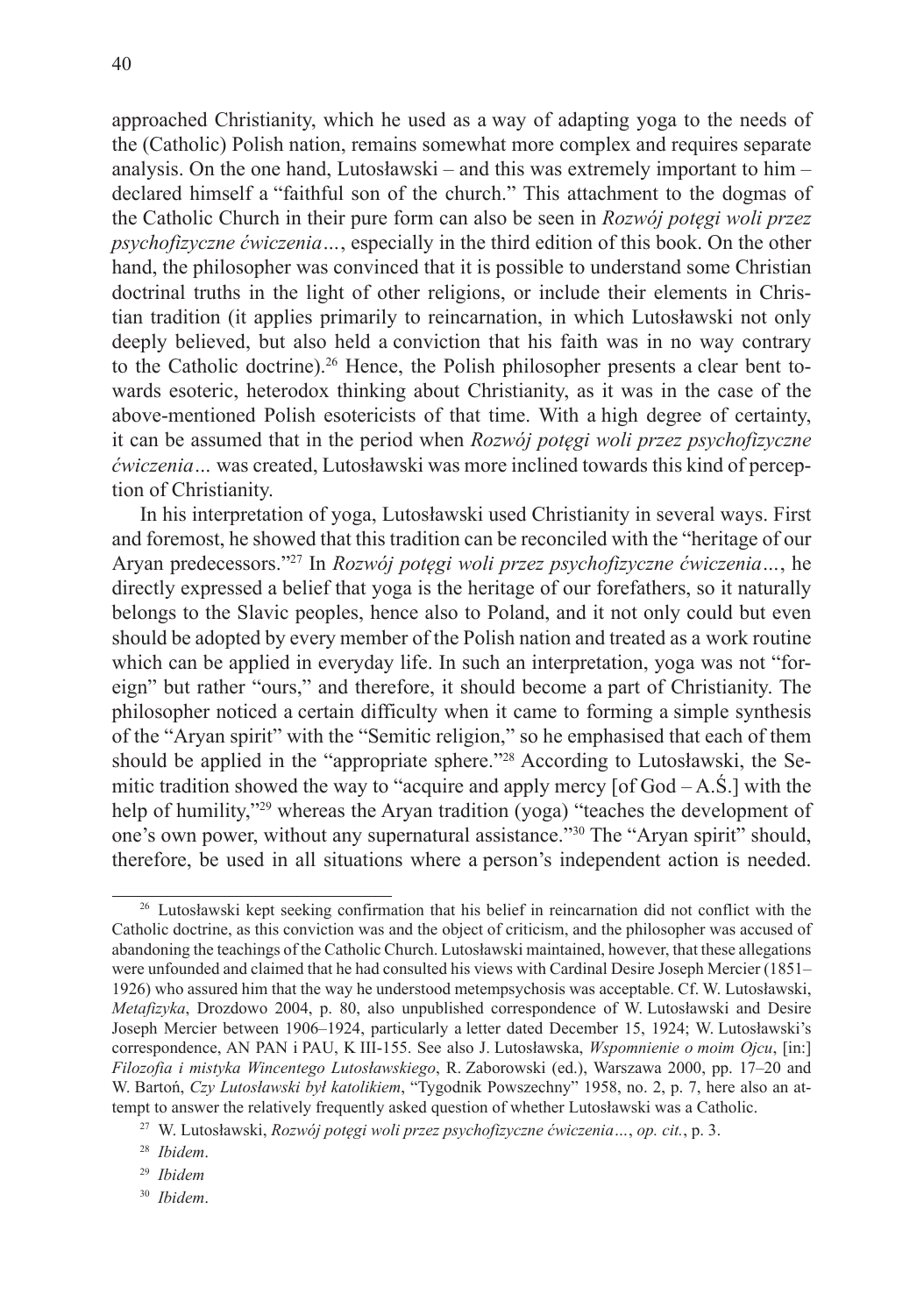Yoga, in his opinion, should replace any passive waiting for divine intervention. This "Aryan spirit" perfectly complemented Lutosławski's belief in the need to actively approach God's mercy, which cannot be bought by "any offering, nor even by any sacrifices or heroic actions,"<sup>31</sup> although all such actions can, without a doubt, prepare a person to receive it. According to the philosopher, the most significant aspect was "using one's own will," "using one's own knowledge"32 in the course of action, which was to open a person to receive mercy. Thanks to this active attitude, one would receive even more. Lutosławski wrote:

This mercy will flow over us even more generously, the more we use our own will, our own knowledge, in order to prepare ourselves for this incalculable, undeserved, incomprehensible mercy […]. The scope of these efforts should be recognised, these efforts which depend on our will, and should be widened gradually, the more we do here ourselves, the greater supernatural help we will experience.<sup>33</sup>

In Lutosławski's vision, man is not just a passive receiver, but should fight for mercy, and should earn it by an always active attitude. The exercises suggested in *Rozwój potęgi woli przez psychofizyczne ćwiczenia…* are to help him stand firmly on his own two feet, in order to be ready for mercy, to be able to make use of it in a determined and strong way, to be able to use it in the right way. Only this combination of mercy and a strong will made by practicing yoga could, according to Lutosławski, bring the desired, positive outcome: the person strengthened by the workings of mercy would by their own will be able to change themselves and their own situation. Lutosławski emphasised:

It is good when following a lack of strength, one can gain mercy and rise from powerlessness, instead of waiting for the next relentless sufferings, leading to a natural reaction. But when we feel strength thanks to mercy, why constantly beg for more, when even Christ demands that we help ourselves and multiply the treasures gained by mercy, at the same time avoiding doubts as well as pride.<sup>34</sup>

However, the philosopher strongly emphasised that these exercises can never be treated as a mechanical (or magical) method for gaining mercy. Such thinking was blasphemous to him, and he declared that people believing in such a thing "usually did not receive mercy."<sup>35</sup>

So, it can be clearly seen that adding yoga (the "Aryan heritage") to the context of the Christian tradition, was intended to make it far more effective. Such a reinterpreted yoga equipped a person with two types of strength: the strength of one's own will and the power of godly mercy. What is more, in its new version, the practice of yoga could cease to serve only individuals, as in India, but could bring benefits to a whole society. It is Lutosławski's interesting observation of the details and differences in

<sup>31</sup> *Ibidem*, p. XX.

<sup>32</sup> *Ibidem.*

<sup>33</sup> *Ibidem*.

<sup>34</sup> *Ibidem*, p. 4.

<sup>35</sup> *Ibidem*, p. XX.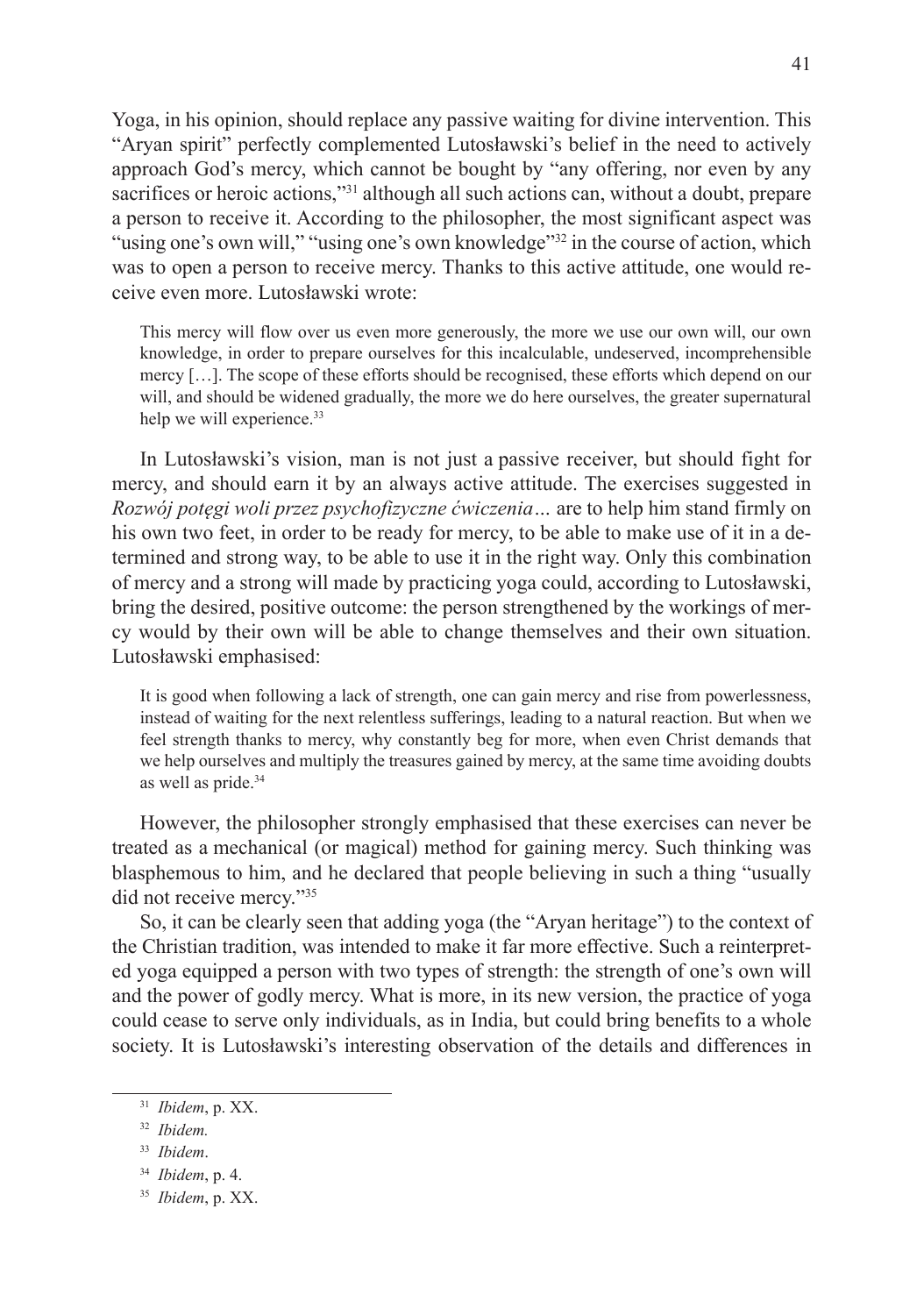social relations in Poland and in India, which decided, in his opinion, about the different applications of yoga practices and their varying characters. In Poland, the philosopher declared, we are dealing with a constant direction of the consciousness towards our brethren and their needs. "Our worldview," wrote Lutosławski, "places on us continual responsibilities towards our brethren, and does not encourage solitude,"36 this means that "as a result of the endless desire to support others, there is such a distraction of thoughts and feelings that finally despite the best intentions one has nothing left to serve others, as we have nothing left ourselves."37 Indians, on the other hand, "prefer to use all of their energy to move forward individually, rather than to carry others,"<sup>38</sup> which led, in Lutosławski's opinion, to a breakdown of social cohesion (the varna system), and this weakened the entire nation and eventually led to its colonial enslavement. Therefore, the condition that was necessary for the yoga practice to fit into a suitable place in the cultural reality of the West, and for it to meet the needs of its inhabitants, was to include it in the Christian worldview. The change in the character of the practices and in its influence on those practicing, as a result of this operation, can clearly be seen in the example of the understanding of the yamas and niyamas. As Lutosławski wrote, "They set a high moral standard for those who aim for an acceleration of natural progress in psychic development."39 According to him, the Indians demand "a person of high moral perfection," the execution of various exercises in order to master the body and mind, whereas "we [the Christian Polish nation – A.Ś.] demand action, direct services, rendered to our brethren, service to society."<sup>40</sup>

The socialisation of yoga by interpreting it using a Christian key allowed Lutosławski to make this practice into a national discipline, "Polish yoga." Adding yoga to a Christian context was in a sense natural, dictated by the Christian nature of the Polish nation. The philosopher emphasised that "We [Poles  $- A.S$ ] can achieve a satisfactory victory over the weakness of the body through the strength of the will, only in Christianity, and within Christianity in the Catholic Church."41 The Poles also, supposedly, had an "intuitive knowledge of Christian ethics,"42 and needed only an effective tool which would extract this subconscious intuition, and would allow it to be applied in the life of society. Yoga as it was described in *Rozwój potęgi woli przez psychofizyczne ćwiczenia…* was to be exactly such a "Polish yoga," which Lutosławski wanted to further develop and spread, not only in Poland. Leaving for the United States in 1907, Lutosławski planned to communicate the information about Poland, its history, the Polish national spirit and Poland's historic mission to the Americans as fully as possible. Therefore, he also spoke about "Polish yoga."

<sup>42</sup> W. Jaworski, *Wincentego Lutosławskiego filozofia religii*, [in:] "Zeszyty Naukowe Akademii Górniczo-Hutniczej im. Stanisława Staszica*,*" 1985, no. 1008, p. 84.

<sup>36</sup> *Ibidem,* p. 152.

<sup>37</sup> *Ibidem,* p. 7.

<sup>38</sup> *Ibidem,* p. 6 and 7.

<sup>39</sup> *Ibidem,* p. 139.

<sup>40</sup> *Ibidem*.

<sup>41</sup> *Ibidem*, p. XXIII.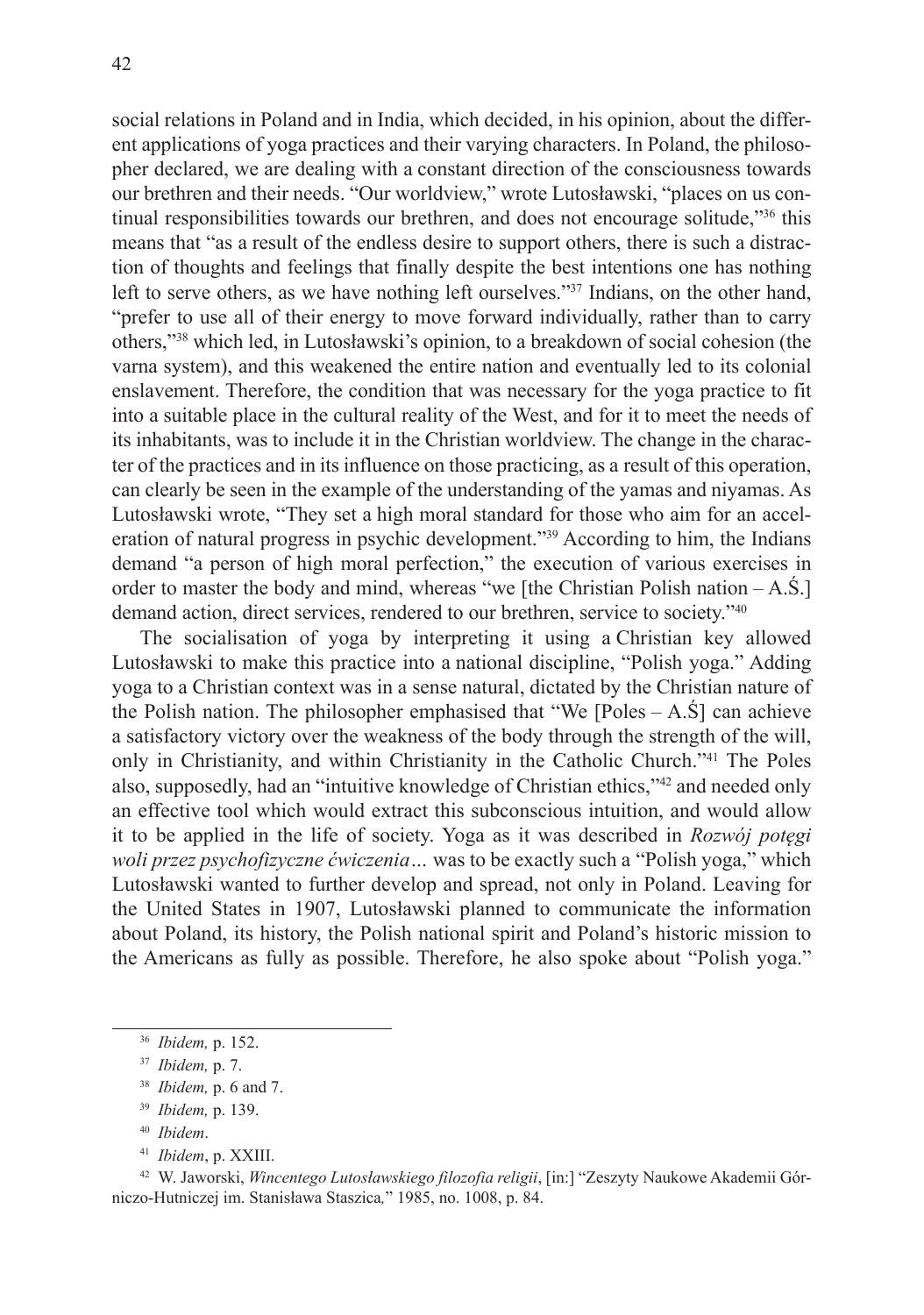He saw it as his own personal duty, as "a sacred battle."43 In one of his letters to his daughter Izabela Lutosławska (1889–1972) he wrote:

[...] lectures about Poland are only a preliminary skirmish. It is more important to show the power of the Polish spirit in action […]. Well, the main battle in which my Polish spirit challenges America to a duel is the application of this Polish yoga on American students […]. If it works, I will do more for Poland than all the lectures.<sup>44</sup>

In another of his letters Lutosławski enthusiastically communicated that the Americans had invited him to an annual congress of philosophy. He wrote, "At this meeting they want me to say something about Polish philosophy and about 'Polish yoga,' which I am creating with such difficulty."<sup>45</sup> However, in the end Lutosławski ceased his "missionary work" in America – his plan had not worked. In a letter to William James (1842–1910), who helped him during his American stay, Lutosławski mentioned "Polish yoga" again, but here he underlined that this system would work best in Poland. He wrote:

As to this work among your country men here, it can be done by my disciples. Polish yoga is not for Americans, **I do better to spread it among the Poles of Poland who are prepared to receive it by race, language, and the sufferings of generations**. There it will spread, there is my real field, there I am needed, loved, esteemed.<sup>46</sup>

The next step which was intended to mesh together yoga with Christian tradition, but in my opinion, just the same as the other two methods described previously, and having a practical character, was Lutosławski's inclusion of the chosen Christian practices and themes within the system of yoga that he had created. Most importantly, Lutosławski placed significant emphasis on the role of prayer. However, in the path he created, he joined it to breathing exercises, having decided that such a combination is the most effective, especially for Catholics:

For Catholics, one of the most effective exercises of this type is rhythmic prayer, made up of two phrases – invocation and petition, e.g. "Jesus enlighten me, Mary save us from temptation, God help us," etc. While inhaling air in our thoughts, we have the invocation, and while exhaling we have the petition, and thus concentrating our imagination and will on the invocation and petition, we can pray for hours, as we walk on an even path.<sup>47</sup>

Before sleep it is very good to direct one's thoughts towards a regularly repeated prayer, in two words: "Christ enlighten," rhythmically pronouncing in one's thoughts "Christ" while inhaling, and "enlighten" while exhaling. Falling asleep with such a prayer on one's lips ensures illuminating dreams similar to those of Father Peter in Forefathers' Eve.<sup>48</sup>

<sup>43</sup> *Ibidem*.

<sup>44</sup> Unpublished letter of W. Lutosławski to I. Lutosławska, 14 October 1907; W. Lutosławski's correspondence, AN PAN i PAU, K III-155.

<sup>45</sup> Unpublished letter of W. Lutosławski to I. Lutosławska, 21 November 1907; AN PAN i PAU, W. Lutosławski's correspondence, K III-155.

<sup>46</sup> Unpublished letter of W. Lutosławski to W. James, 22 November 1907, AN PAN i PAU, W. Lutosławski's correspondence, K III-155. Bold added.

<sup>47</sup> W. Lutosławski, *Rozwój potęgi woli przez psychofizyczne ćwiczenia…*, *op. cit.*, p. 39.

<sup>48</sup> *Ibidem*, p. 62, This refers to "Widzenie księdza Piotra" ("Vision of Father Peter") from the third part of *Dziady* in which Mickiewicz presents the essence of his messianic ideas. In his vision Father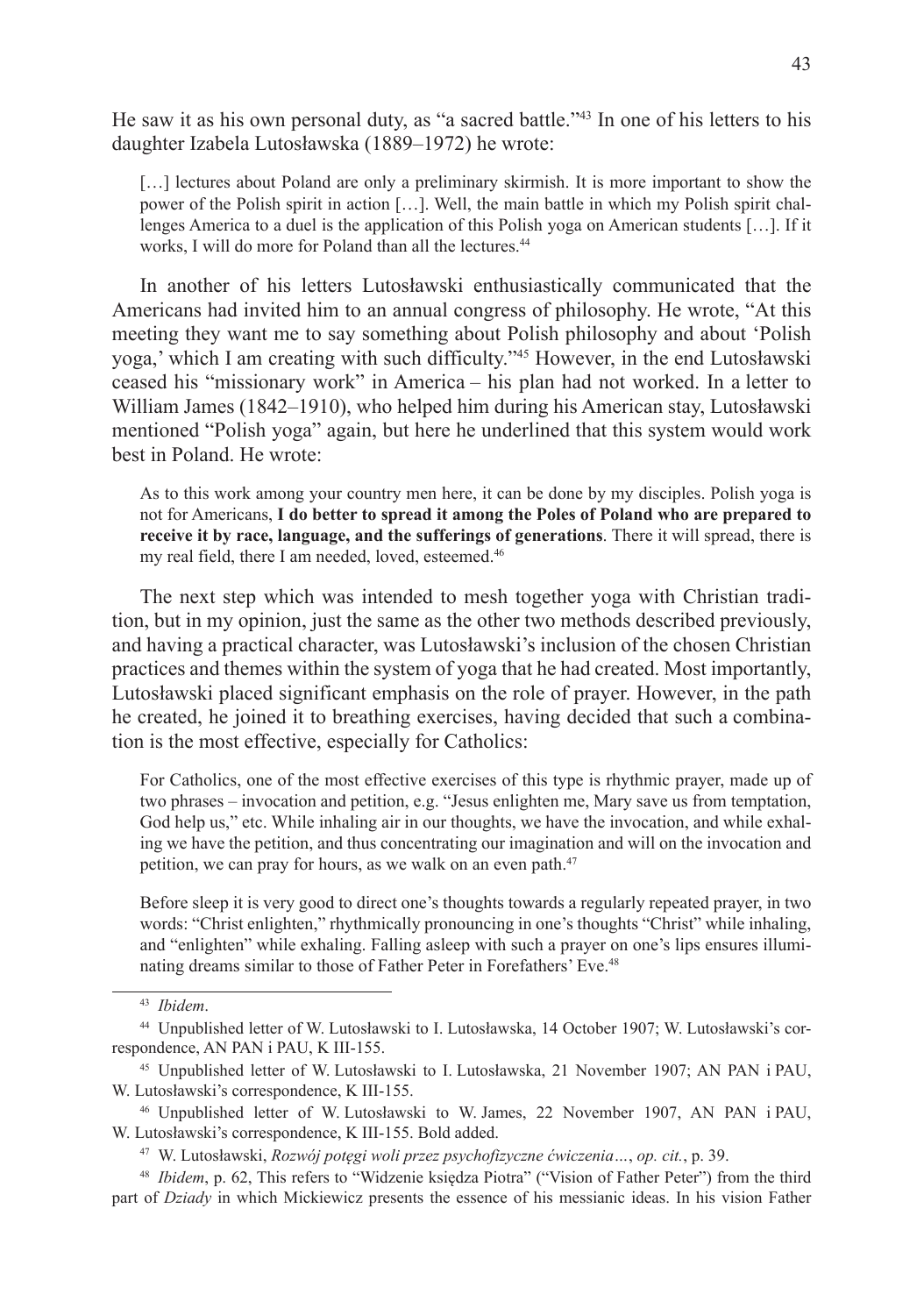In such a way a Pole and a Catholic should also fight their flaws and weaknesses – in other words – should perfect themselves in a moral sense. One should apply breathing exercises combined with prayer in order to, e.g. "Inhale weakness, exhale anger. Inhale the love of silence, exhale the habit of gossip. Inhale speaking the truth, exhale lies. Inhale faith, exhale lack of faith."49

The second significant element Lutosławski included in his system of yoga was the figure of Jesus Christ. The Polish philosopher, of course, saw God in him, and Christ maintains such an identity in Lutosławski's vision of yoga, although he also gave him additional competencies, for Jesus became a master and spiritual guide (guru). One can assume that in this way Lutosławski was referring to the postulates of Swami Vivekanda, whose *Raja Yoga*50 was one of the main inspirations of the Polish philosopher. In writing his textbook Lutosławski wanted to persuade all those interested in adopting their own practice of yoga that a guide on this path is absolutely necessary, and experiments carried out without the supervision of an experienced teacher could bring great harm.<sup>51</sup> This was one of the issues strongly emphasised by Vivekananda. In Lutosławski's opinion, for any Christian embarking on the practices described in *Rozwój potęgi woli przez psychofizyczne ćwiczenia…* the best guide is "Christ hidden within the Eucharist." It is he who will safely lead anyone who starts the exercises "with the pure intention of increasing those strengths needed to serve others,"52 and who will also protect those practicing from any evil spirits, which the Indian yogis constantly had to deal with.<sup>53</sup>

In Lutosławski's interpretation of yoga there are many other, smaller themes, which were intended to give the practice a Christian character. At this point it is worth mentioning one more aspect, which is often applied by those interested in alternative traditions and dealing with yoga, namely, showing that the effects of practicing yoga are the same, or very similar to those experienced by the Christian saints: "All of these miracles attributed to the Indian Yogis, are also known to us from the histories

<sup>49</sup> *Ibidem*, pp. 38–39.

50 Cf. *Yoga Philosophy. Lectures Delivered in New York, Winter of 1895–6 by the Swami Vivekananda on Raja Yoga or Conquering the Internal Nature also Patanjali's Yoga Aphorisms, with Commentaries*, London–New York–Bombay 1896. For more on the significance of this text on the spread of yoga in the West see E. De Michelis, *A History of Modern Yoga. Patanjali and Western Esotericism*, London, New York 2005.

<sup>51</sup> In the third edition of *Rozwój potęgi woli przez psychofizyczne ćwiczenia…* the philosopher emphasised that he believed the dissemination of the practices described in the book to be dangerous, as without the guidance of a competent person they were harmful: "I have realised how difficult it is to keep a sensible measure in this matter, and how easily the desire to gain health and strength can lead to abuses." Cf. W. Lutosławski, *Rozwój potęgi woli przez psychofizyczne ćwiczenia*, Wilno 1923, p. III).

<sup>52</sup> W. Lutosławski, *Rozwój potęgi woli przez psychofizyczne ćwiczenia*, Wilno 1923, p. III.

<sup>53</sup> W. Lutosławski, *Rozwój potęgi woli przez psychofizyczne ćwiczenia…, op. cit.,* p. 154.

Peter sees Poland as a suffering Jesus Christ. Particular elements of the Passion correspond to the events from the history of the Polish nation. Herod's judgement corresponds to exile to Siberia of Poles who acted against the Russian occupier, and Pontius Pilate washing his hands corresponds to France, which remained neutral in relation to the efforts of Polish uprisings. In this vision, Christ's Cross is made up of three invaders, and the soldier piercing Jesus' side is Russian. It is here, in Father Peter's vision that Poland appears as Christ among Nations – a martyred Poland will be resurrected, just as Jesus was, and its suffering will not be in vain, as it will have been sacrificed in order to save all of sinful Europe.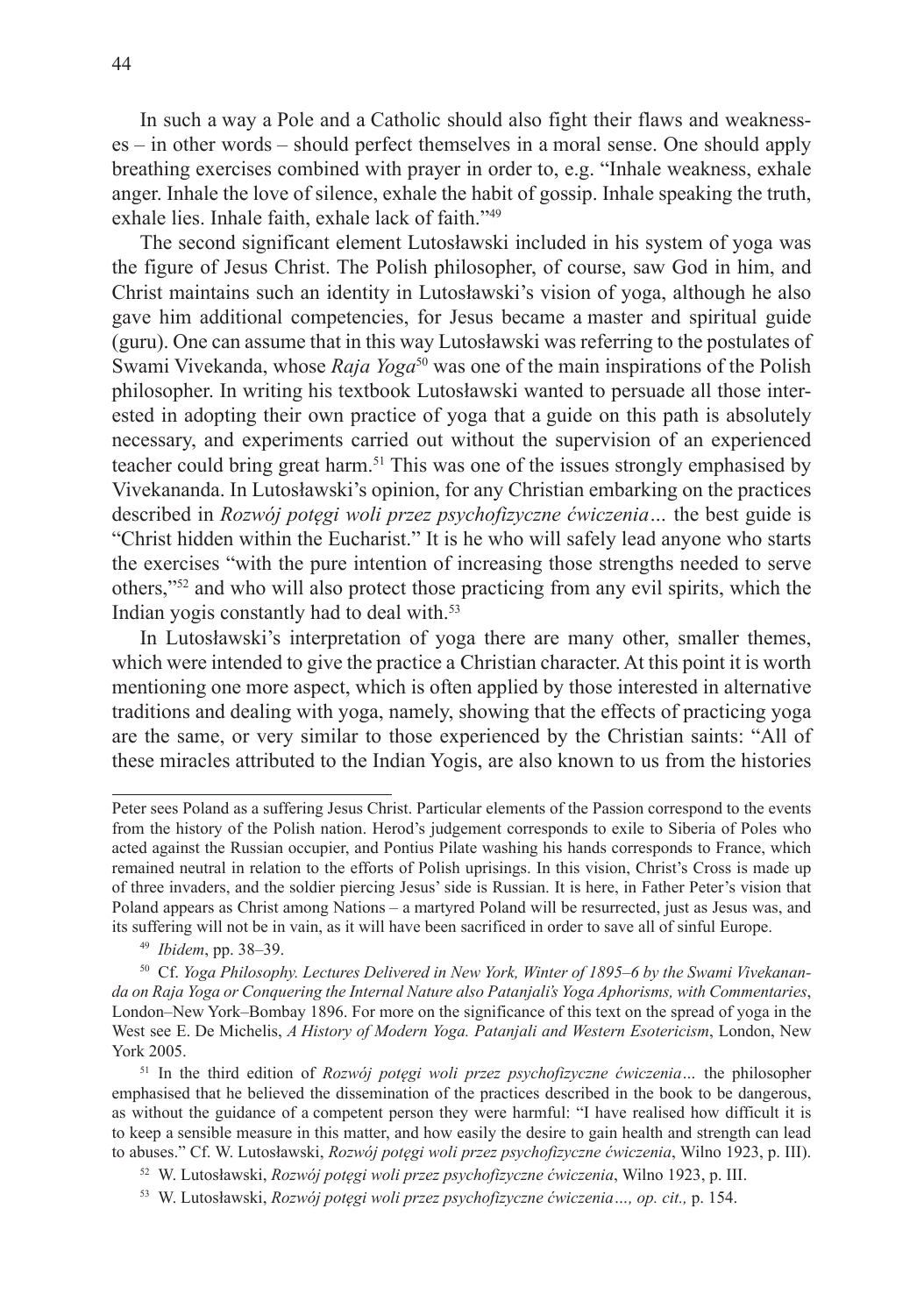of the Saints of the Catholic Church."54 As proof, the philosopher referred to the following saints: Ann Catherine Emmerich, Catherine of Sienna and Theresa.<sup>55</sup> According to Lutosławski the difference between the saints and the yogis was only that yogis see the results of their practices as purely due to their own efforts, whereas the saints, although they were also undertaking various disciplinary actions, viewed the results of these as the result of God's mercy.

The practice of yoga placed in a Christian context was, therefore, in the opinion of Lutosławski, both safe and effective for Polish people as Christians and Catholics. The philosopher believed that those weakened by "numerous moral shocks leading to a frightening loss of strength in individuals, and even in whole social groups"<sup>56</sup> should use all possible means and methods, which (like yoga) had already been tried out, and their effectiveness had been confirmed by the experience of other nations.<sup>57</sup> All of this would be in order to rise again after the fall, and in the end regain independence. An additional goal, over even a longer term, partly realised by the vision of yoga presented in *Rozwój potęgi woli przez psychofizyczne ćwiczenia…*, was the challenge placed by him before the reborn Poland: "The joining together of the experiences of the East with the later revelations applied by the Saints of the Western Church is a new task for the nation, which for centuries connected the East with the West."<sup>58</sup>

The textbook *Rozwój potęgi woli przez psychofizyczne ćwiczenia…* and the ideas expressed within it were met with approval, as the first two editions of the book (in 1909 and 1910) sold so fast that the philosopher was asked to prepare a third edition (which he did in 1923). Without a doubt Lutosławski, at least to a certain extent, managed to realise his aim to make yoga accepted and treated by those practicing it as their own effective way of organising their everyday life. This can be seen in the rich correspondence into which Lutosławski entered with people starting to practice and searching for additional information, or sharing their experiences with him. However, this does not mean that Lutosławski's "Polish yoga" was adopted completely uncritically. Quite the opposite, he was criticised, and interestingly, these opinions were not about his actual reaching for the tradition of yoga, but often about the way in which he used Christianity to adapt yoga to the needs and expectations of Polish people, and the place of Christianity within the whole system. He was accused that his visions of practical yoga had taken the place of God, who de facto ceased to be needed since a yogi could achieve all possible virtues and realise the Christian moral ideal, by their own effort.<sup>59</sup>

In time, Lutosławski's own views also underwent a change and he withdrew from propagating yoga. He even added three chapters to the third edition of *Rozwój potęgi woli przez psychofizyczne ćwiczenia…* This change was a condition which

<sup>54</sup> *Ibidem,* p. 152.

<sup>55</sup> *Ibidem,* pp. 12 and 173.

<sup>56</sup> *Ibidem*.

<sup>57</sup> *Ibidem,* p. 4.

<sup>58</sup> *Ibidem*, p. 154.

<sup>59</sup> Cf. J. Urban, *Katolicyzm eleuzyński* (I), "Przegląd Powszechny" 1910, vol. 27, pp. 302–327; J. Urban, *Katolicyzm eleuzyński* (II), "Przegląd Powszechny" 1910, vol. 27, pp. 30–45.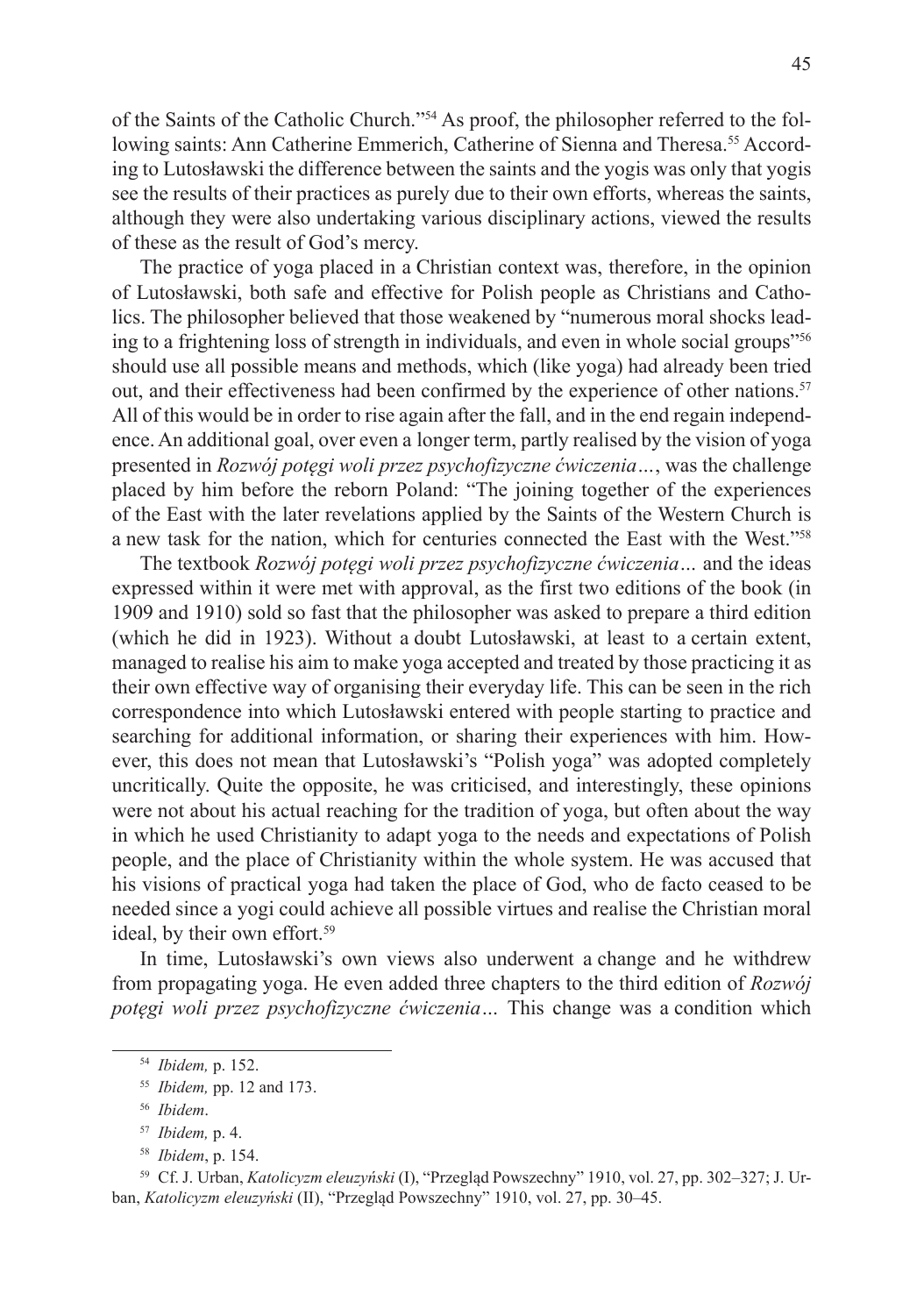Lutosławski imposed on his publisher, and upon which he based his permission to publish the book.<sup>60</sup> These chapters were given significant titles: "Fasts," "Prayer" and "In the Service of God." They place a strong emphasis on deepening one's spiritual life by developing an individual relationship with God. In the introduction to this edition, Lutosławski clearly underlined that these are precisely the three elements: fasting, prayer and service to God, and not the earlier described yoga practices, which are the most important, the most effective, and essentially the single most appropriate ones for every Polish person. Elsewhere he added that although yoga exercises had a certain value and were undoubtedly an effective way of mastering the impulsiveness of the body and mind, thereby making a person more sensitive to what God was communicating, there was no reason for a Christian to make use of them since "the mystic literature of Europe contains many guidelines on this subject," and "Christian mysticism responds to these same eternal needs of human nature as Indian yoga."61 Since a Christian is independent from a guru or teacher, and may autonomously seek God, this is the Christian's strong advantage over the yogi.<sup>62</sup>

## **References**

- Abhedananda Swami unpublished letter to W. Lutosławski, October 16, 1905; AN PAN i PAU, W. Lutosławski's correspondence, K III-155.
- Appadurai A., *Modernity at Large. Cultural Dimensions of Globalization*, Minneapolis, London 2005.
- Bartoń W., *Czy Lutosławski był katolikiem*, "Tygodnik Powszechny" 1958, no. 2, p. 7.
- Chobot J., *Słowo od wydawcy*, [in:] Swami Wiwekananda, *Karma-Joga. Filozofja pracy i obowiązku*, trans. K. Chobot, Katowice 1923, pp. 1–6.
- Chodkiewicz K., *Pierwsze kroki w nowoczesnej jodze*, [in:] A. Ehert, I. Sieradzki, K. Chodkiewicz, F.S. Hirsch, *Racjonalna głodówka w celu fizycznego, umysłowego i duchowego odmłodzenia*, Poznań 1983.
- De Michelis E., *A History of Modern Yoga. Patanjali and Western Esotericism*, London–New York 2005.
- Jaworski W., *Wincentego Lutosławskiego filozofia religii*, [in:] "Zeszyty Naukowe Akademii Górniczo-Hutniczej im. Stanisława Staszica," 1985, no. 1008, pp. 76–96.
- Lutosławska J., *Wspomnienie o moim Ojcu*, [in:] *Filozofia i mistyka Wincentego Lutosławskiego*, R. Zaborowski (ed.), Warszawa 2000, pp. 17–20.
- Lutosławski W., *Ludzkość odrodzona*. *Wizje przyszłości*, Warszawa 1910.
- Lutosławski W., *Metafizyka*, Drozdowo 2004.
- Lutosławski W., *Rozwój potęgi woli przez psychofizyczne ćwiczenia. Według dawnych tradycji aryjskich oraz własnych swoich doświadczeń podaje do użytku rodaków*, Warszawa–Kraków 1909.
- Lutosławski W., *Rozwój potęgi woli przez psychofizyczne ćwiczenia*, Wilno 1923.
- Lutosławski W., Unpublished letter to I. Lutosławska, 21 November 1907, AN PAN i PAU, W. Lutosławski's correspondence, K III-155.

<sup>60</sup> W. Lutosławski, *Rozwój potęgi woli przez psychofizyczne ćwiczenia*, Wilno 1923, pp. VI–VII.

<sup>61</sup> *Ibidem*.

<sup>62</sup> W. Lutosławski, *Metafizyka*, Drozdowo 2004, p. 208.